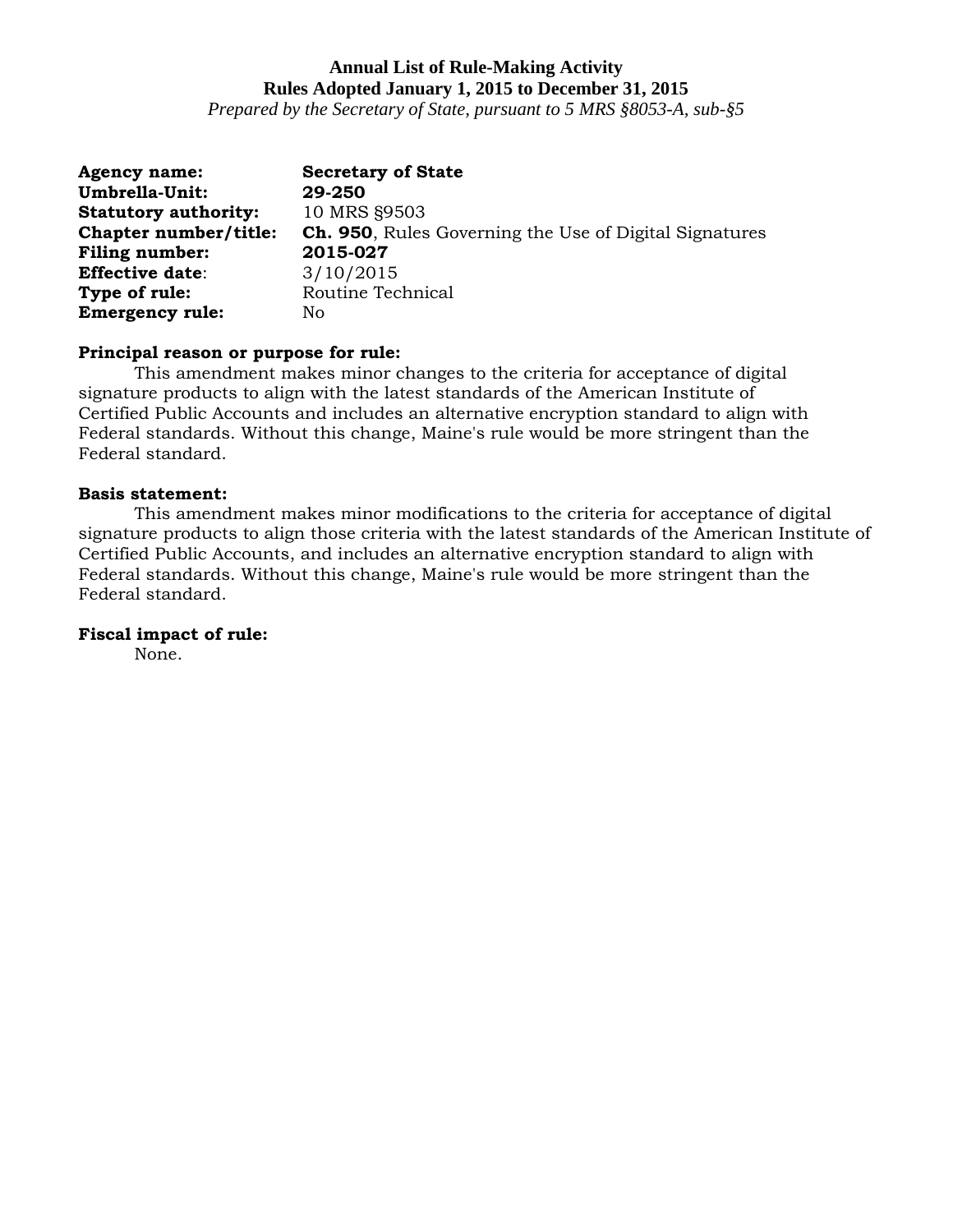*Prepared by the Secretary of State, pursuant to 5 MRS §8053-A, sub-§5*

| <b>Agency name:</b>         | Secretary of State, Bureau of Motor Vehicles                              |
|-----------------------------|---------------------------------------------------------------------------|
| Umbrella-Unit:              | 29-250                                                                    |
| <b>Statutory authority:</b> | 29-A MRS §531                                                             |
| Chapter number/title:       | <b>Ch. 162.</b> The Administration of the International Registration Plan |
| <b>Filing number:</b>       | 2015-032                                                                  |
| <b>Effective date:</b>      | 3/17/2015                                                                 |
| Type of rule:               | Routine Technical                                                         |
| <b>Emergency rule:</b>      | Nο                                                                        |

### **Principal reason or purpose for rule:**

This rule is being revised to reflect changes to the International Registration Plan agreement.

### **Basis statement:**

The International Registration Plan is a commercial vehicle base-state registration agreement, in effect among the US states and Canadian provinces, in which the registrant pays a percentage of each jurisdiction's registration fee based on the percentage of miles operated in each jurisdiction.

In 2013, the IRP was amended to implement the "full reciprocity" plan and to remove the use of estimated distance, and to provide that all fees for renewal applications be calculated using the registrant's actual mileage for the reporting period. New registrants would apportion for the first time using the state's average IRP per vehicle mileage by jurisdiction.

Both new and renewal registrants would have the ability to operate in all member jurisdictions.

The "full reciprocity" plan becomes effective January 1, 2015. Registrants would no longer have to estimate mileage for jurisdictions in which they did not operate. Registrants would no longer need to add jurisdictions during the registration year.

## **Fiscal impact of rule:**

None.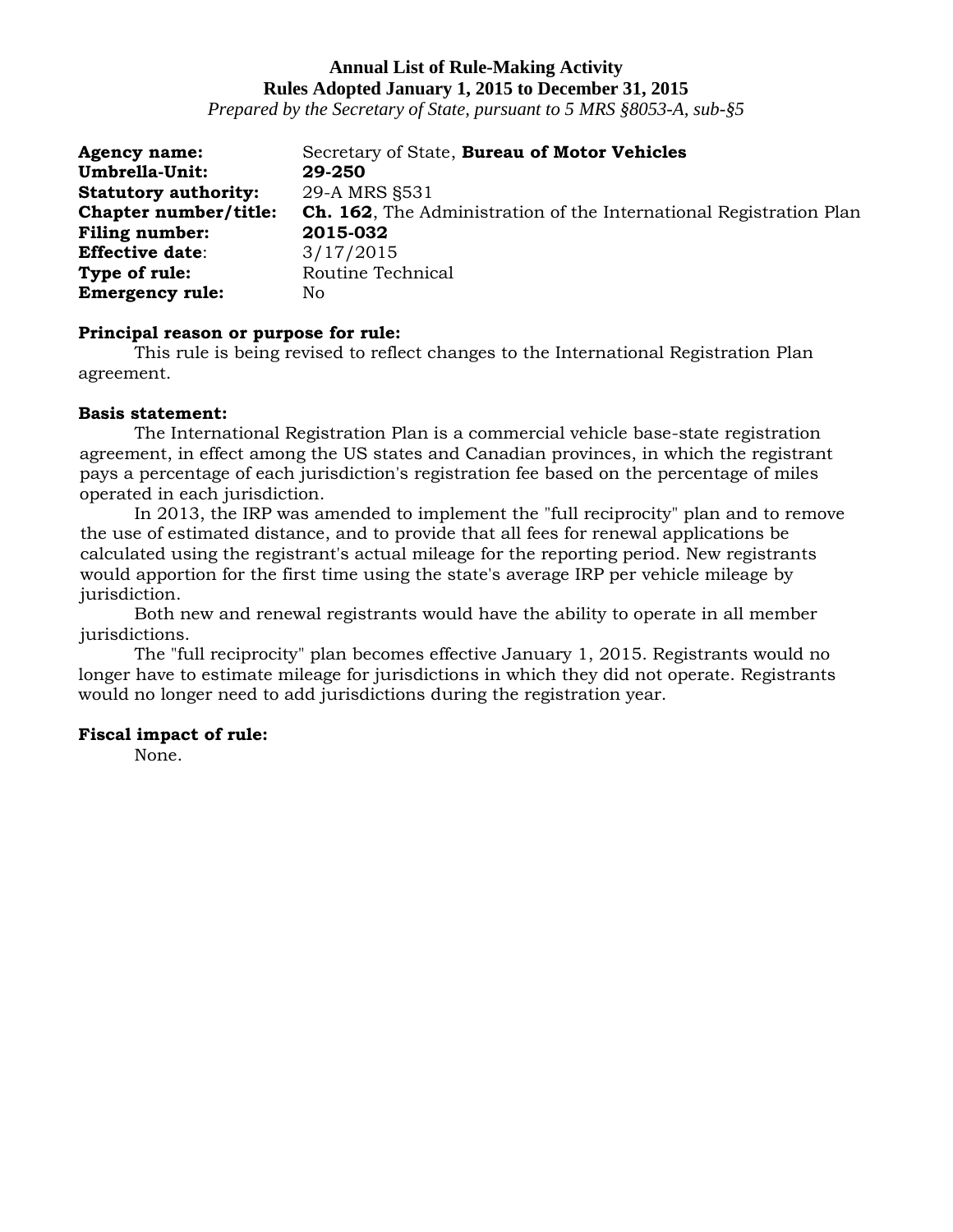*Prepared by the Secretary of State, pursuant to 5 MRS §8053-A, sub-§5*

| <b>Agency name:</b>         | Secretary of State, Bureau of Motor Vehicles   |
|-----------------------------|------------------------------------------------|
| Umbrella-Unit:              | 29-250                                         |
| <b>Statutory authority:</b> | 29-A MRS §1354 sub-§3                          |
| Chapter number/title:       | <b>Ch. 9.</b> Rules Governing Driver Education |
| <b>Filing number:</b>       | 2015-140                                       |
| <b>Effective date:</b>      | 8/8/2015                                       |
| Type of rule:               | Routine Technical                              |
| <b>Emergency rule:</b>      | No                                             |

## **Principal reason or purpose for rule:**

The primary purposes of these rules are to: (1) establish the minimum qualifications, licensing standards, and procedures for the licensure of driver education schools and instructors, and (2) implement a standardized driver education curriculum based on best practices. These rules repeal existing rules governing driver education in accordance with PL 1995 ch. 505 §19.

## **Basis statement:**

The enactment of PL 1995 ch. 505 §18, established regulatory responsibility for driver education to the Department of the Secretary of State, Bureau of Motor Vehicles, effective May 1, 1996. That law requires the Secretary of State to:

- 1) Establish a Technical Review Panel to assist in the development of curriculum and teacher and instructor training and certification.
- 2) Develop and implement a standardized driver education curriculum.
- 3) Develop and implement training programs for the licensure of driver education instructors.
- 4) Monitor classroom and behind-the-wheel instruction for compliance with statutory and regulatory requirements.
- 5) Develop and implement a system to evaluate the effectiveness of driver education.
- 6) Inspect driver education schools to ensure compliance with statutory and regulatory requirements.
- 7) Investigate written complaints regarding driver education schools and instructors.

The current rules were developed with the assistance of the Technical Review Panel who provided the Secretary of State with recommendations for standardized curricula, instructor training, licensing and continuing education requirements. These new rules will repeal and replace all previous driver education rules.

A public hearing was held on March 23, 2015 to receive comments on these rules. A description of the rules follows.

Section 1 recites the primary purpose of these rules and provides for the repeal of existing rules governing driver education except as discussed below.

Section 2 defines significant terms and phrases.

Section 3 obligates the Secretary of State to provide information to persons applying for driver education licenses and to issue licenses to qualified persons. License Fees are provided by statute, 29-A MRS §1354(5-A).

Section 4 establishes requirements for the issuance of a driver education instructor license as required by 29-A MRS §1354 (4). The types of driver education instructor licenses and endorsements are described in subsection 1. Subsection 2 outlines the general requirements that all initial license applicants must satisfy. Except for the requirements listed in subsection 2 paragraphs, G, H, and I, which apply only to initial license applicants, licensed instructors must, at all times, comply with the requirements established in subsection 2. Subsection 3 describes the additional requirements for a Class A driver education instructor license. Subsection 4 describes the additional requirements for a Class B driver education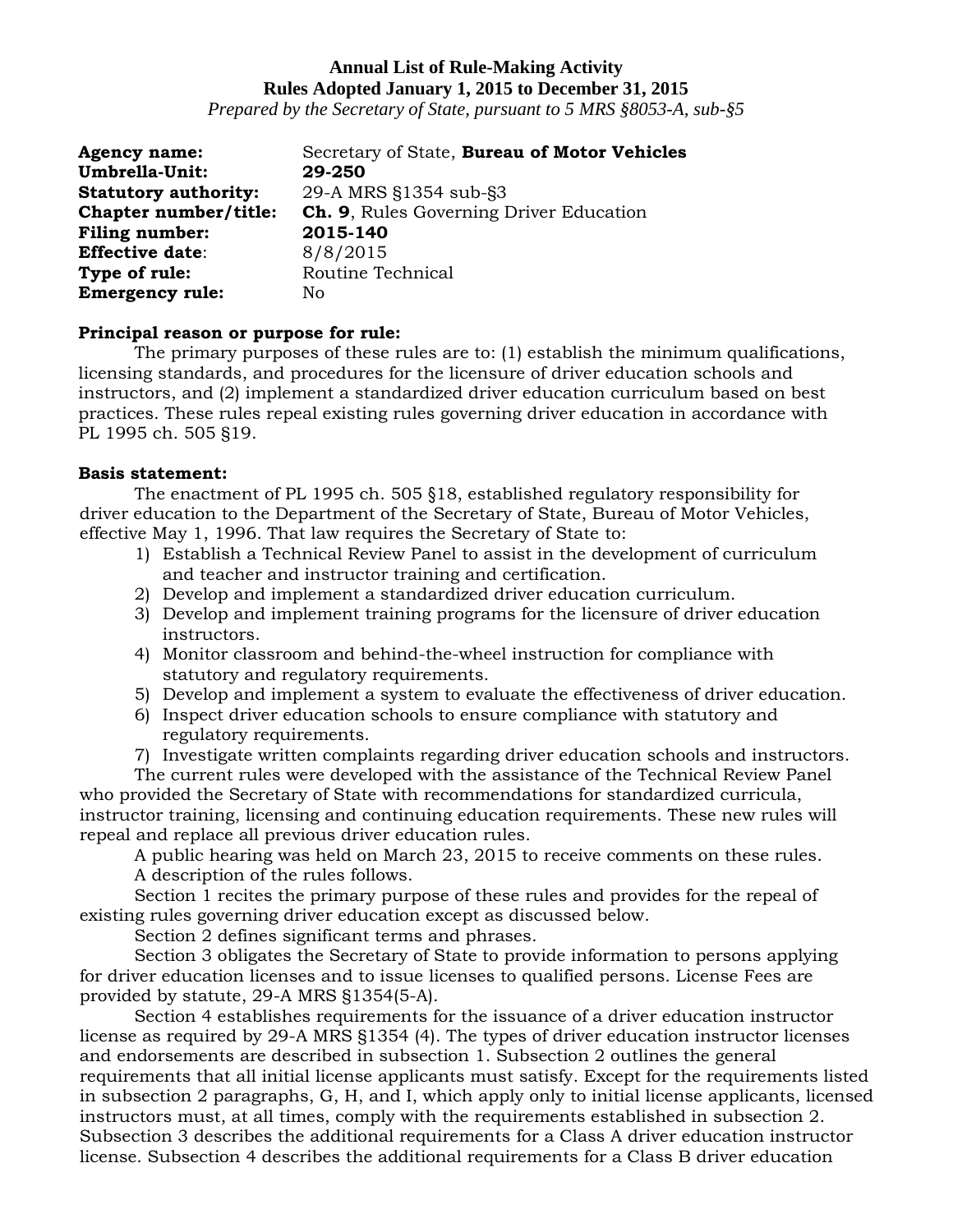*Prepared by the Secretary of State, pursuant to 5 MRS §8053-A, sub-§5*

instructor license. Subsection 5 describes requirements for a Class A and Class B commercial vehicle endorsement. Subsection 6 establishes the continuing education and training requirements for driver education instructor license renewal. Subsection 7 describes a knowledge, vision and road test that applicants for a driver education instructor license must successfully complete. Subsection 8 permits the Secretary of State to authorize Class A driver education instructors, who meet certain conditions, to provide an introductory course in driver education to applicants for Class A driver education instructor licenses. Subsection 9 permits the Secretary of State to authorize Class A driver education instructors, who meet certain conditions, to provide an introductory course in driver education to applicants for Class B driver education instructor licenses. Subsection 10 establishes the requirement of driver education license holders to notify the Secretary of State of address changes.

Section 5 establishes requirements for the issuance of a driver education school license. Subsection 1 requires driver education schools to be licensed by the Secretary of State. Subsection 2 describes the types of driver education school licenses that may be issued by the Secretary of State. Subsection 3 outlines general requirements that applicants for driver education school licenses must satisfy. Section 4 establishes recordkeeping and reporting requirements for driver education schools. Subsection 5 describes the additional requirements for Class A commercial motor vehicle driver education school licenses.

Section 6 establishes the standardized curricula that driver education schools providing a driver education course must follow. Subsection 1 describes required curriculum for Class A driver education schools. The standardized curriculum requires 30 hours of classroom instruction and 10 hours behind-the-wheel instruction. Subsection 2 describes required curriculum for commercial motor vehicle driver education courses which includes 78 hours of classroom instruction, 25 1'2 hours of laboratory instruction and 44 hours behind-the-wheel instruction. Standardized curriculum for courses instructing students on the operation of vehicles requiring a Class B driver's license must provide 42 hours of classroom instruction, 20 hours of behind the wheel instruction (off road) and 10 hours of behind the wheel instruction (on road). The required topics and components of this curriculum are described in subsection 2, paragraph B.

Section 7 requires the Secretary of State to monitor driver education schools, courses and instructors for compliance with statutory and regulatory requirements.

Section 8 describes conduct and activities which are prohibited.

Section 9 outlines the procedure for filing written complaints against driver education schools and instructors.

Section 10 describes the Secretary of State's authority to suspend and revoke driver education licenses.

### **Fiscal impact of rule:**

None.